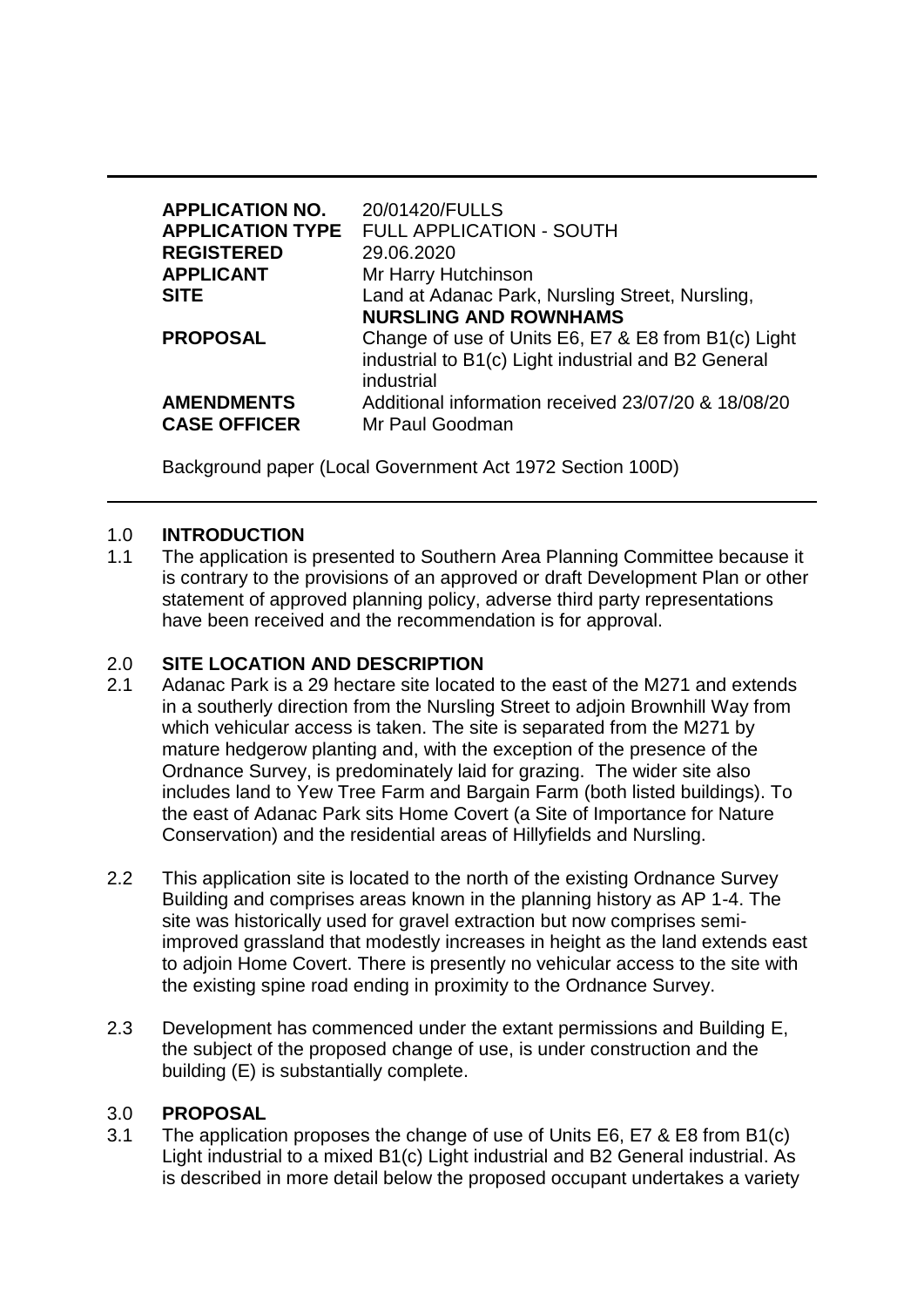of activities associated with the maintenance of specialist vehicles. Whilst some of these activities are mechanical and would traditionally fall within a B2 use the occupier is also engaged in more technical works to communications and other systems that would general be considered B1 light industrial uses. In addition it is anticipated that there would be further ancillary office and support facilitates to accommodate the design elements of the business

- 3.2 The proposed change of use is for a specified user (Rivus Fleet Solutions). The occupier is understood to be Rivus are relocating from another site on the Nursling Industrial Estate in order to expand. Rivus Fleet Solutions employs around 950 staff around the UK and manages more than 80,000 vehicles for customers including the Environment Agency, St John's Ambulance Service, The AA, National Grid, BT, and Highways England.
- 3.3 The submitted planning statement identifies the activities as high-skilled specialist services as follows:
	- Maintaining the AA recovery vehicles including the lifting equipment and hydraulics to make sure vehicles are recovered in a safe way.
	- The Highways England vehicles patrol the motorway network having sophisticated telematics and communications systems critical to minimising motorway closures and delays.
	- On board specialist equipment we maintain the Environment Agency fleet including specialist equipment to recover obstacles fallen into rivers.
	- Cash in transit security vehicles which are armour plated with installed specialist electronic equipment.
	- Ambulances we maintain both frontline and events vehicles on behalf of St John Ambulance including the "blue light front line" ambulances responding to 999 calls.
	- BT/Openreach apart from the standard vehicles we also design and maintain the specialist vehicles which can be specially built; or have on board equipment or standard vehicles modified to carry out specific functions.
	- $\bullet$  Police vehicles we maintain vehicles on behalf of 2 national agencies including on board equipment.

## 4.0 **HISTORY**

- 4.1 20/01539/FULLS Change of use of Units D1 & D2 from B1(c) Light industrial to B1(c) Light industrial and B8 Storage & Distribution. Permission 01.09.2020.
- 4.2 19/00786/VARS Variation of Condition 29 of 18/01543/OUTS (Erection of a Business Park with both Outline and Full details comprising: Outline - Buildings G, H, J, K, L, M and N comprising uses falling within B1 of Use Class Order, associated infrastructure/enabling and landscape works, principle parking layouts, amendments to existing footpath and additional pedestrian/emergency vehicle access and; Full - Buildings A, B and C for business use (Class B1a), Buildings D, E and F for business use Class B1c) and associated infrastructure/enabling works including above and below ground services, parking and access, refuse stores, new electrical sub-station, landscape works, improvement work and minor amendments to existing footpath,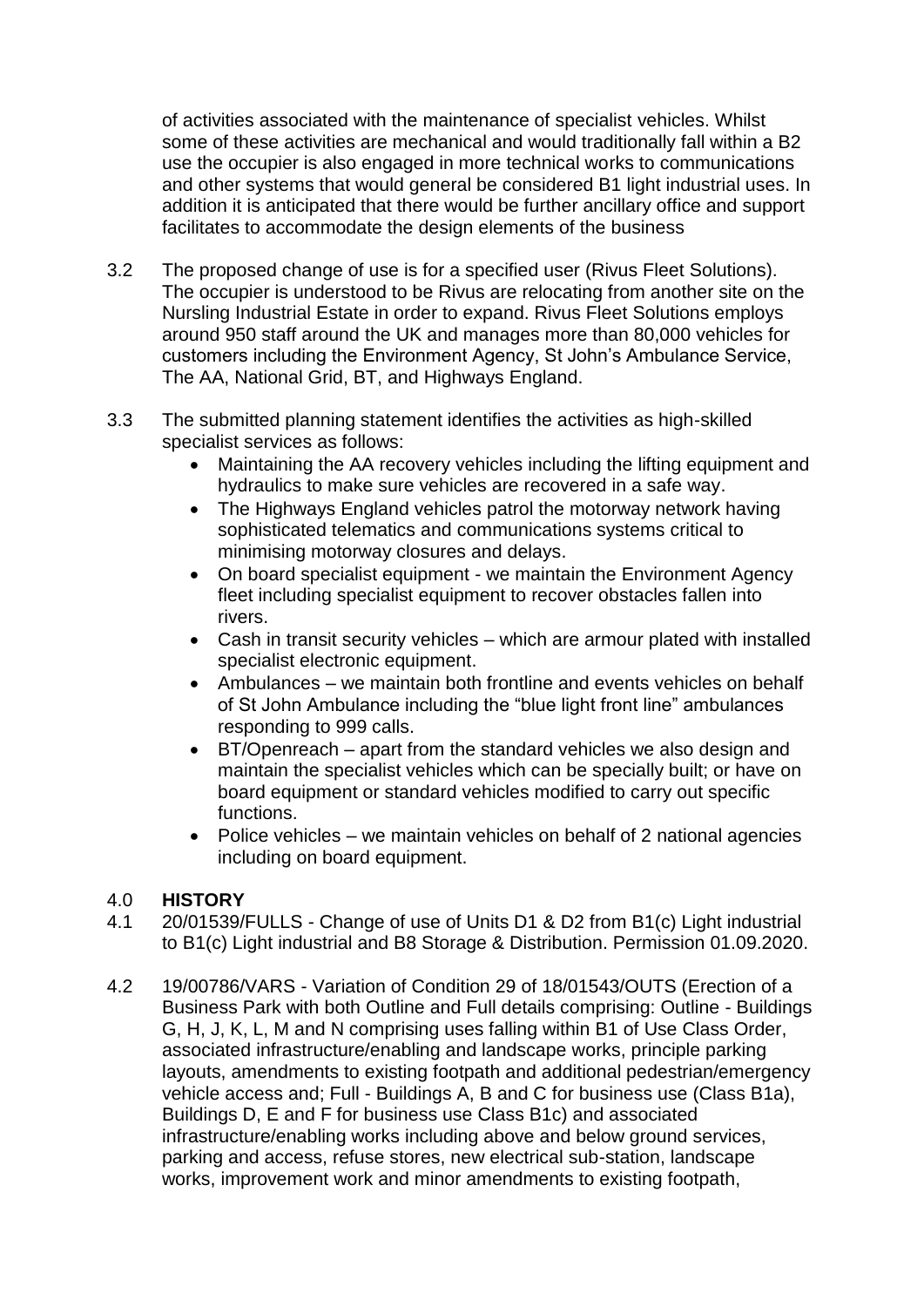landscape and planting strategy (including lighting proposals) and drainage strategy) to substitute drawings to the following; 18079-2001-PL-F Proposed Site Plan; 18079-3001-PL-A Building D Ground Floor Plan; 18079-3002-PL-A Building D Mezzanine Floor Plan; 18079-3003-PL-B Building E Ground Floor Plan; 18079-3004-PL-B Building E Mezzanine Floor Plan; 18079-3005-PL-A Building F Floor Plan; 18079-3501-PL-A Building D Roof Plan; 18079-3502- PL-A Building E Roof Plan; 18079-3503-PL-A Building F Roof Plan; 18079- 4001-PL-B Building D Elevations; 18079-4002-PL-C Building E Elevations; 18079-4003-PL-B Building F Elevations;18079-5001-PL-A Building D Sections; 18079-5002-PL-A Building E Sections; 18079-5003-PL-A Building F Sections; DD272L01 A Planting Plan 1 of 9; DD272L02 A Planting Plan 2 of 9; DD272L03 A Planting Plan 3 of 9; DD272L04 A Planting Plan 4 of 9; DD272L05 A Planting Plan 5 of 9; DD272L06 A Planting Plan 6 of 9; DD272L07 A Planting Plan 7 of 9; DD272L08 A Planting Plan 8 of 9; DD272L09 A Planting Plan 9 of 9; DD272L11 A Landscape General Arrangement; DD272L12 A Tree Protection Plan; DD272L13 A Tree Volume & Pit Details; DD272R02 A Landscape Management Plan. Permission 25.06.2019.

## 5.0 **CONSULTATIONS**

## 5.1 **Planning Policy & Transport (Policy) –** Comment;

• If permission was to be granted, then the mixed use of Class B1c and Class B2 should be restricted to the proposed individual name occupier only, in order to avoid general open Class B2 use being established.

## 5.2 **Estates & Economic Development (Economic Development) –** Support:

- The Office for Budgetary Responsibility (OBR) forecasts (15 July 2020) that in 2020 GDP will fall by 11-14%, unemployment will rise from 3.9% to 10- 13% and the economy will not return to its pre-pandemic level until 2021- 2024.
- Between January and June 2020 Test Valley's benefits claimant rate rose by 170%; including Southampton, New Forest and Eastleigh the number of claimants rose by 13,000.
- Support these application which reflect businesses who want to invest, provide jobs and contribute to the economic recovery on Adanac Park.
- 5.3 **Housing & Environmental Health (Environmental Protection) –** No objection, subject to condition to restrict working hours for activities associated with the maintenance and repair of road vehicles.
- 5.4 **HCC Highways**  No objection, subject to conditions.

## 6.0 **REPRESENTATIONS** Expired 02.09.2020

## 6.1 **Nursling & Rownhams PC –** Objection;

• The Parish Council would like to make a general point in relation to change of use applications. When a planning application was submitted by Barker Mill back in 2014 for B2 and B8 use (14/00132/OUTS) it was refused by TVBC planning. The refusal reasons included lack of road infrastructure for the use specified, noise mitigation measures, proximity to residential development and contrary to the provision in the local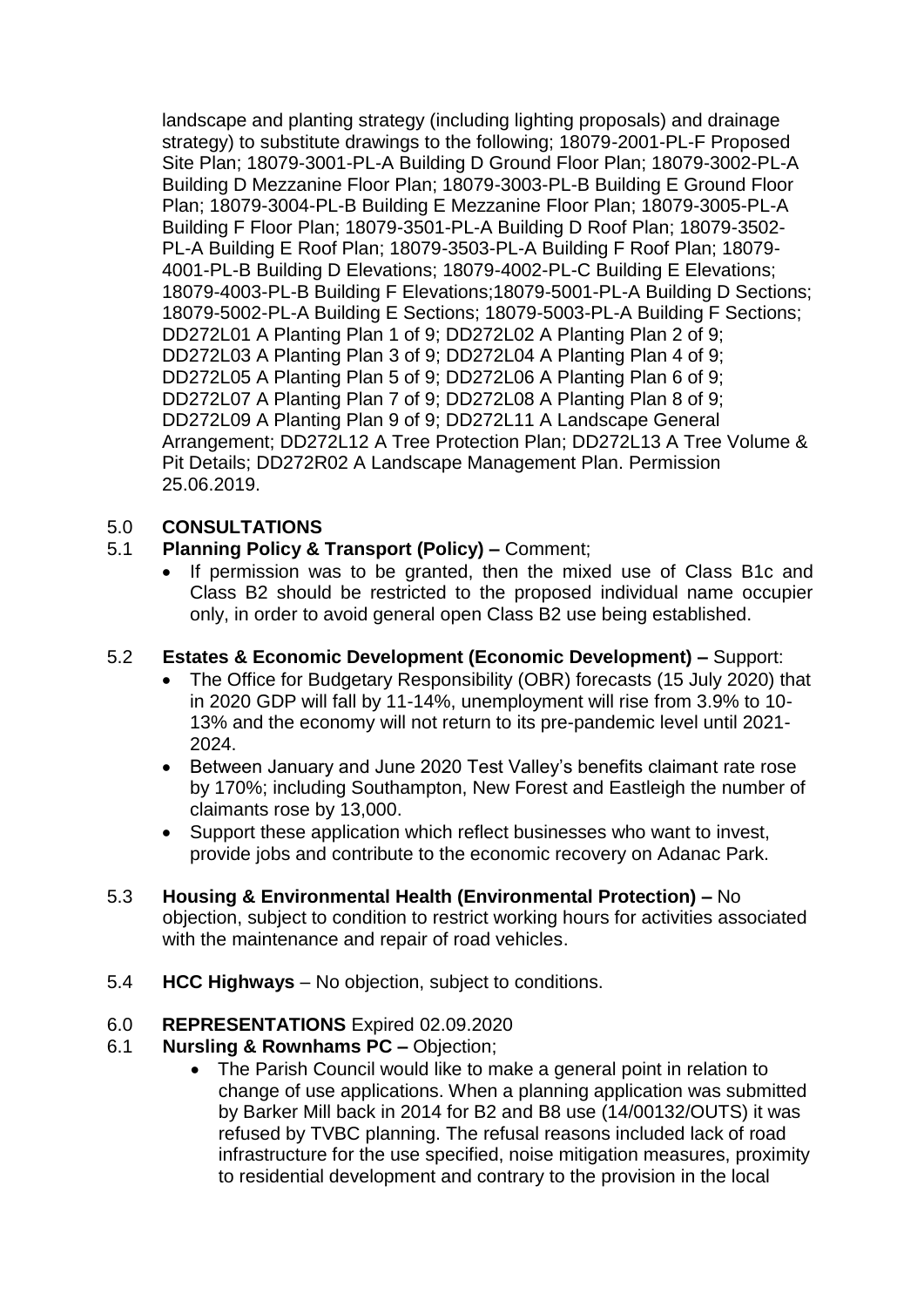plan. An Appeal was also refused by the Inspectorate. The reasons for the 2014 refusal are still very much valid today. As soon as one or two units get permission for B2 or B8, a precedent will be set and others will surely follow and we'll end up with what Barker Mill wanted back in 2014.

- The clarification of B1 light industrial includes a process which can be carried out without detriment to the amenity area and any adjacent residential area.
- B2 general industrial is, therefore, processes that can be detrimental to the amenity and/or residential area. Processes could include mass production, chemical industry, car repairs, service industry and workshops. These processes will be detrimental to this area providing noise, fumes, and in the case of chemical industry, a danger to the adjacent residential area. It would also produce a considerably larger increase in traffic.
- The introduction of B2 General Industry to one small unit could, therefore, lead to a larger unit covering the rest of the site which would be an ugly imposition to our somewhat picturesque Village which our Parish Council would find difficult to stop. We cannot let this happen and, therefore, strongly object to a change of use to B2.

## 6.2 **1 representation of Comment received from Ordnance Survey;**

- The Ordnance Survey would not support any change from B1 Business Class to B2 on Adanac Business Park. However, by exception, on the basis that the change to B2 is personal to the specified occupier we will not object to the application on this occasion.
- Ordnance Survey would object to any general of blanket change of use to include B2.

## 7.0 **POLICY**

- 7.1 **National Planning Policy Framework 2019** National Planning Policy Framework.
- 7.2 **Test Valley Borough Local Plan 2016** COM2 (Settlement Hierarchy), E1 (High Quality Development in the Borough), E2 (Protect, Conserve and Enhance the Landscape Character of the Borough), E5 (Biodiversity), E8 (Pollution), E9 (Heritage), LHW4 (Amenity), T1 (Managing Movement), T2 (Parking Standard), LE6 (Land at Adanac).

## 8.0 **PLANNING CONSIDERATIONS**

The application seeks to widen the use of the previously approved buildings. No external alteration to the scheme is proposed and as a result the main planning considerations are the principle of the change of use and the impact of the changes on highways and amenities of neighbouring properties.

## 8.1 **Principle of Development**

The application site is situated within the settlement boundary of Nursling and Rownhams and is allocated under Policy LE6 (Adanac Park) for development of for office/research/manufacturing (Class B1) and exceptionally support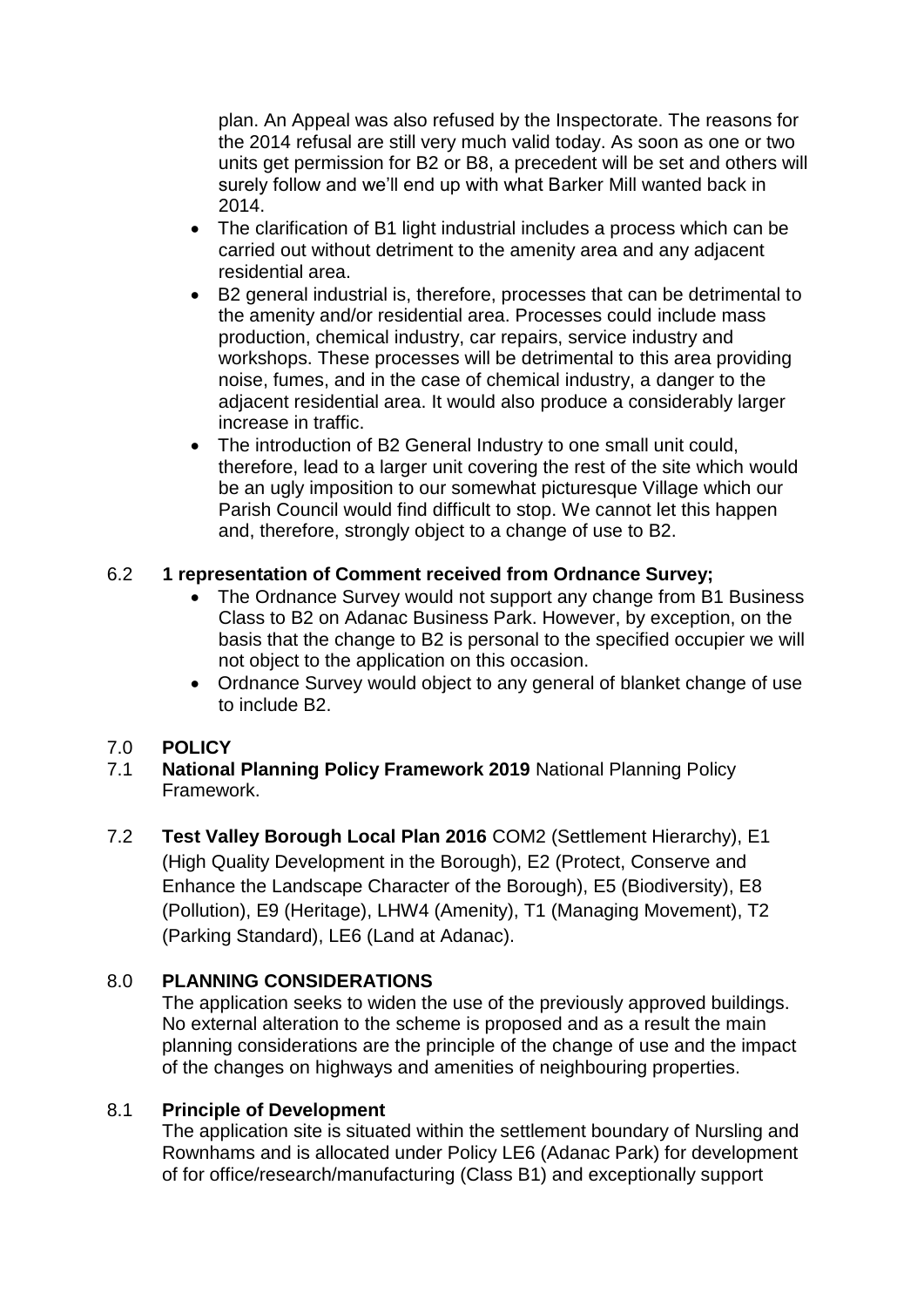facilities. Policy LE6 also requires development to be designed to a high standard to respect the characteristics of the site, including its existing development and neighbouring land uses; and provide appropriate improvements to the transport network. Policy LE10 requires the retention of employment land and strategic employment Sites. The sites is identified for employment use and defined as a Strategic Employment Site (Annex E of the TVBRLP).

- 8.2 The principle of development was established under previous planning permissions (para 4.1 & 4.2), which provided for a variety of employment (Class B) uses across the site. The building the subject of the application was restricted to B1c (light industrial) uses. The current planning permission which has been implemented with construction nearing completion on buildings E-G on site. The proposed change of use relates to part of building E.
- 8.3 The application is limited to the change of use only, which would expand the permitted uses for this part of building D from Class B1c only, to additionally include Classes B2 (General Industrial) for the use of a specific named occupier of Rivus Fleet Solutions.
- 8.4 The current applicant (Oceanic Estates) recently took ownership of the majority of the wider Adanac Park and has brought forward the land to the north of the Ordnance Survey with works having recently commenced on the mixed office and light industrial development. In addition other areas of the wider site have been subject to recent permissions which sought to expand permitted uses to provide greater flexibility in the mix of permitted uses in order to increase the attractiveness of the site to a wider range of potential occupiers. Specifically application 19/01117/FULLS at Yew Tree Farm, Adanac proposed expansion of permitted B1(a) and B1(b) uses to include medical D1 (Non-residential institutions) uses. Southern Area Planning Committee (SAPC) resolved to grant permission in August 2019 and the application will be issued on completion of a legal agreement. On the adjacent Bargain Farm site application 19/00374/OUTS permitted a park and ride facility and health campus with wider uses than the B classes in the allocation policy. A similar application (20/01539/FULLS) for the expanded use of Building D to B1c/B8 was granted permission following consideration at SAPC.
- 8.5 Test Valley Borough Council Revised Local Plan 2016 The site lies within the settlement boundary for Nursling. Policy LE10 (Retention of Employment Land and Strategic Employment Sites) states that:

On existing employment sites, allocated employment sites, or sites with planning permission for employment use, which have not yet been fully implemented, development for an alternative use will be permitted provided that:

- a) the land is no longer required to meet economic development needs of the area; or
- b) the current activity is causing, or could cause significant harm to the character of the area or the amenities of residents; and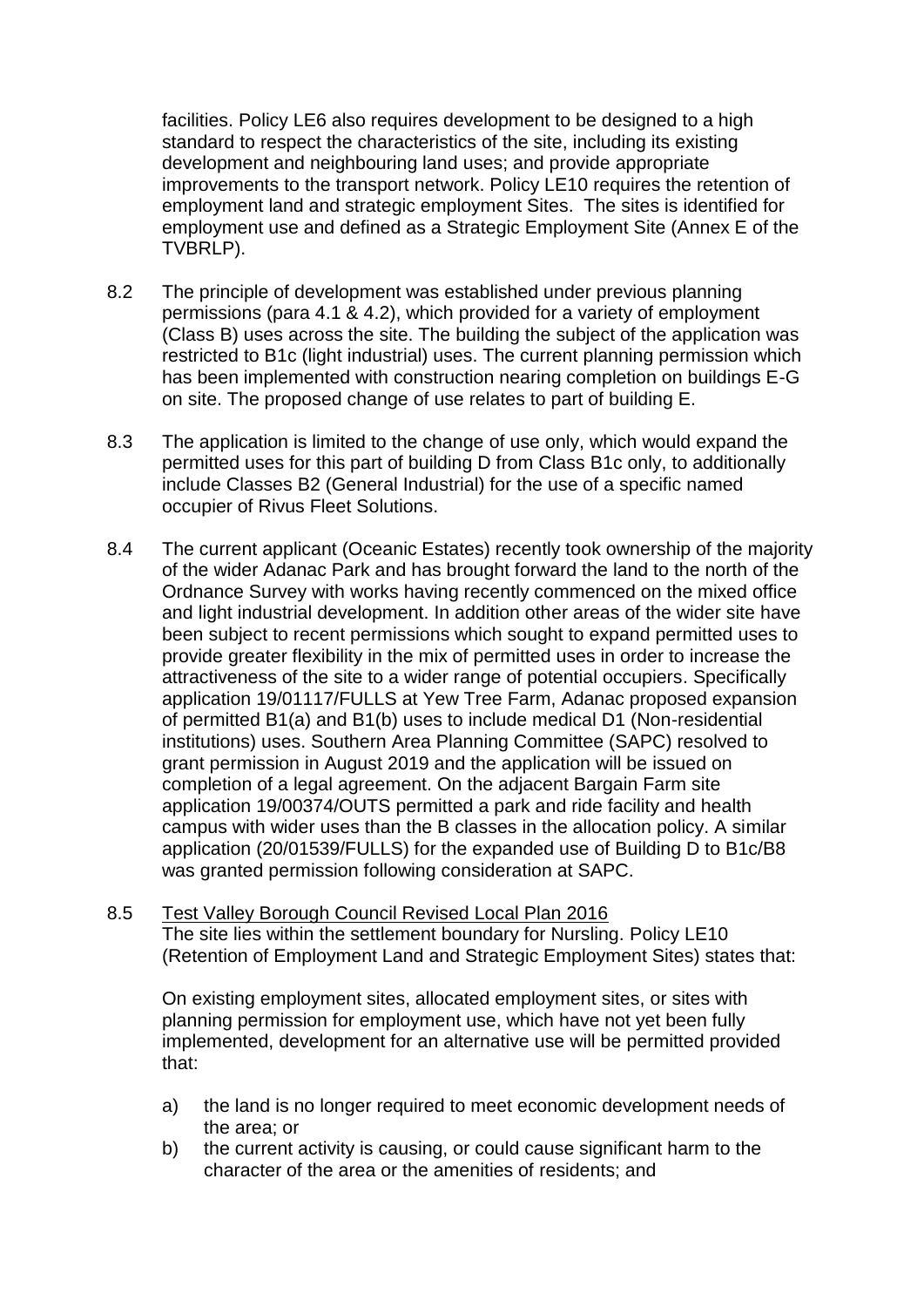c) it would not have a significant detrimental impact on the operation of the remaining occupiers of the site.

On strategic employment sites identified in Annex E development for an alternative use will be permitted provided that:

- d) it would not have a significant detrimental impact upon the continued primary use of the site for employment; and
- e) criteria a), b) and c) have been satisfied.

#### 8.6 Loss of industrial/employment land to an alternative use

The application site lies within an existing employment area and has an emerging and permitted industrial use, which constitutes an employment activity for the purposes of Local Plan Policy LE10. Given the location of the site within a purpose built and landscaped industrial estate, the use of the unit for wider industrial purposes is unlikely to cause significant harm to the amenities of the area or remaining occupiers. Neither does the use adversely affect the character of the area. In this respect criterions b) and c) of LE10 does not apply to the current use.

- 8.7 Criterion a) of policy LE10 provides for the change of use continues by indicating that on existing employment sites, alternative uses may be considered if it can be demonstrated that the land is no longer required to meet economic development needs. Whilst the proposed change of use would continue to provide employment it would be based on mixed B1c/B2 use rather than the permitted B1c uses. However the applicants have indicated that they are agreeable for the occupation of the mixed to use unit to be solely for the identified occupant. A condition can be applied to limit the mixed use to the occupant and specifically provide for the continued B1 use. As a result, should the stated occupier cease to operate, the previously permitted B1 employment use identified in the allocation policy could be reinstated without further permission.
- 8.8 Paragraph 6.51 of the TVBLP 2016 states that;

"The Council will permit other forms of development on these sites, if it can be demonstrated that they are no longer required to meet economic development needs through for example, evidence of market signals. The Council will expect evidence to show that positive marketing of the site has been undertaken. Proposals for the loss of sites will need to demonstrate the benefits of the proposed use and that the local economy will not be harmed."

8.9 This is echoed by para.120 of the NPPF which states that

"Planning policies and decisions need to reflect changes in the demand for land. They should be informed by regular reviews of both the land allocated for development in plans, and of land availability. Where the local planning authority considers there to be no reasonable prospect of an application coming forward for the use allocated in a plan: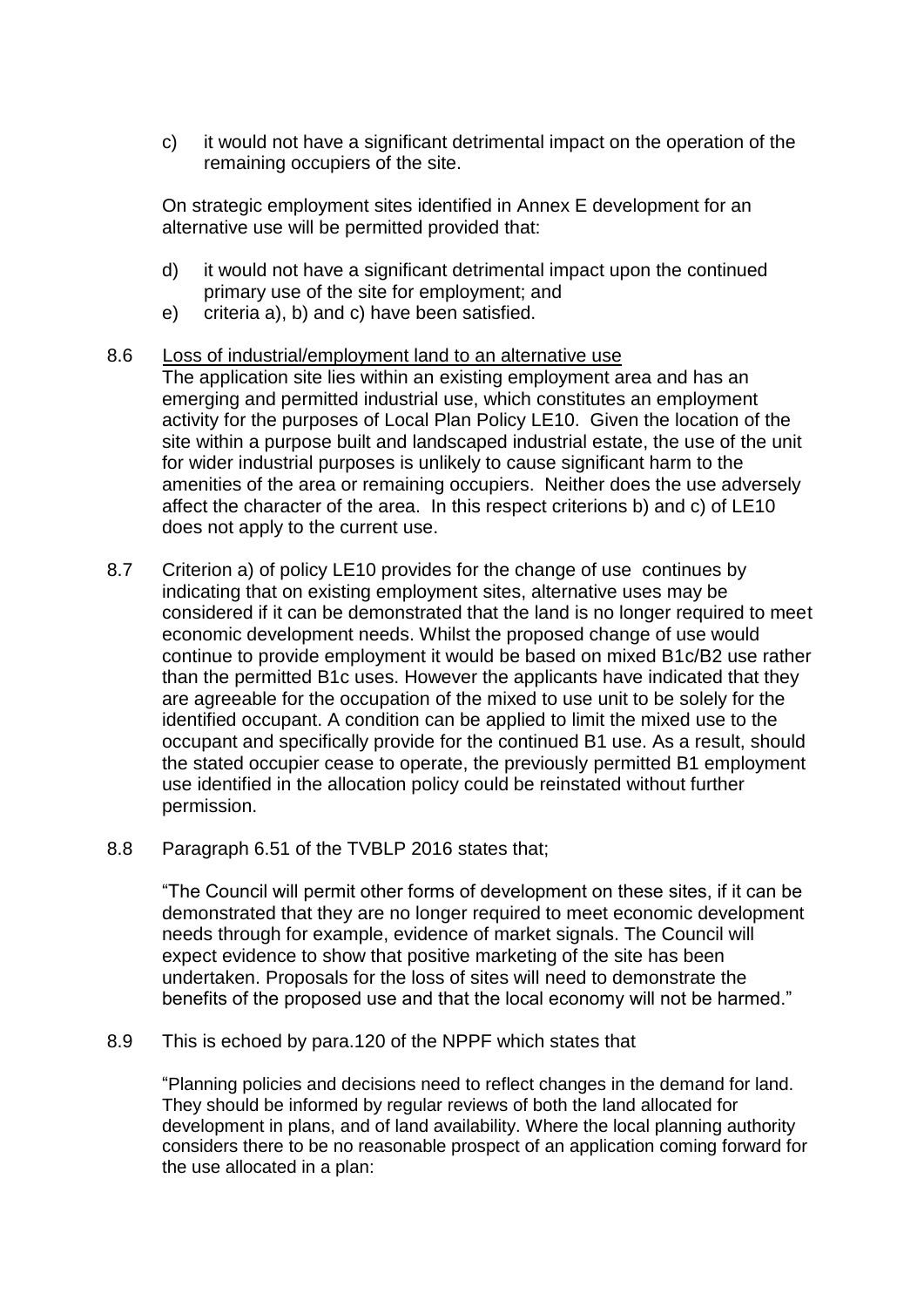- a) they should, as part of plan updates, reallocate the land for a more deliverable use that can help to address identified needs (or, if appropriate, deallocate a site which is undeveloped); and
- b) in the interim, prior to updating the plan, applications for alternative uses on the land should be supported, where the proposed use would contribute to meeting an unmet need for development in the area."

#### 8.10 Marketing

The application is supported by evidence of marketing. Construction of the building commenced speculatively in July 2019 and is substantially complete at the time of reporting, marketing has continued throughout this period. The submitted marketing information is comprised of an overview and detailed records of advertisements and enquiries from June 2017 to July 2020. The submitted overview highlights positive attributes of the development including its location, building quality and specification but has identified that potential occupiers have been deterred by the restrictive uses and the unpredictability of the market resulting from Brexit. The Economic Development Officer has advised that that this wouldn't be helped by Covid and the predicted slowdown in economic growth. The report also highlights that development of the Adanac site has been sporadic with development by single occupiers limited and spread over a number of years. The units, now nearing completion, are the first speculative development of the site and were constructed with the aim of generating momentum for the remainder of the site. The submitted details of marketing and enquiries substantiate a pattern of interest beyond the scope of the original permission.

- 8.11 Whilst a 6 month post construction period is considered to be reasonable in most cases it is not specifically provided for in the policy or supporting text. In this case it is considered that there are other material considerations in relation to the site and wider estate and the benefit of the proposed use that leads to the conclusion that the local economy would not be harmed by the proposed change of use.
- 8.12 The submitted information confirms that limited negotiations with any other prospective occupiers have taken place. In addition, there are numerous other units within the same development which are currently being marketed for lease including units of comparable size to the application site. The additional evidence submitted with the application, and reviewed in relation to the recent applications which permitted a wider variety of uses in the units in the wider estate; demonstrate a level of vacancy.
- 8.13 The submitted information has also been reviewed by the Economic Development Officer who has advised that given the evidence of how the development has been marketed generally over the years and specifically since the current business park started in July 2019. The Economic Development Officer has commented that The Office for Budgetary Responsibility (OBR) forecasts (15 July 2020) that in 2020 GDP will fall by 11- 14%, unemployment will rise from 3.9% to 10-13% and the economy will not return to its pre-pandemic level until 2021-2024. Between January and June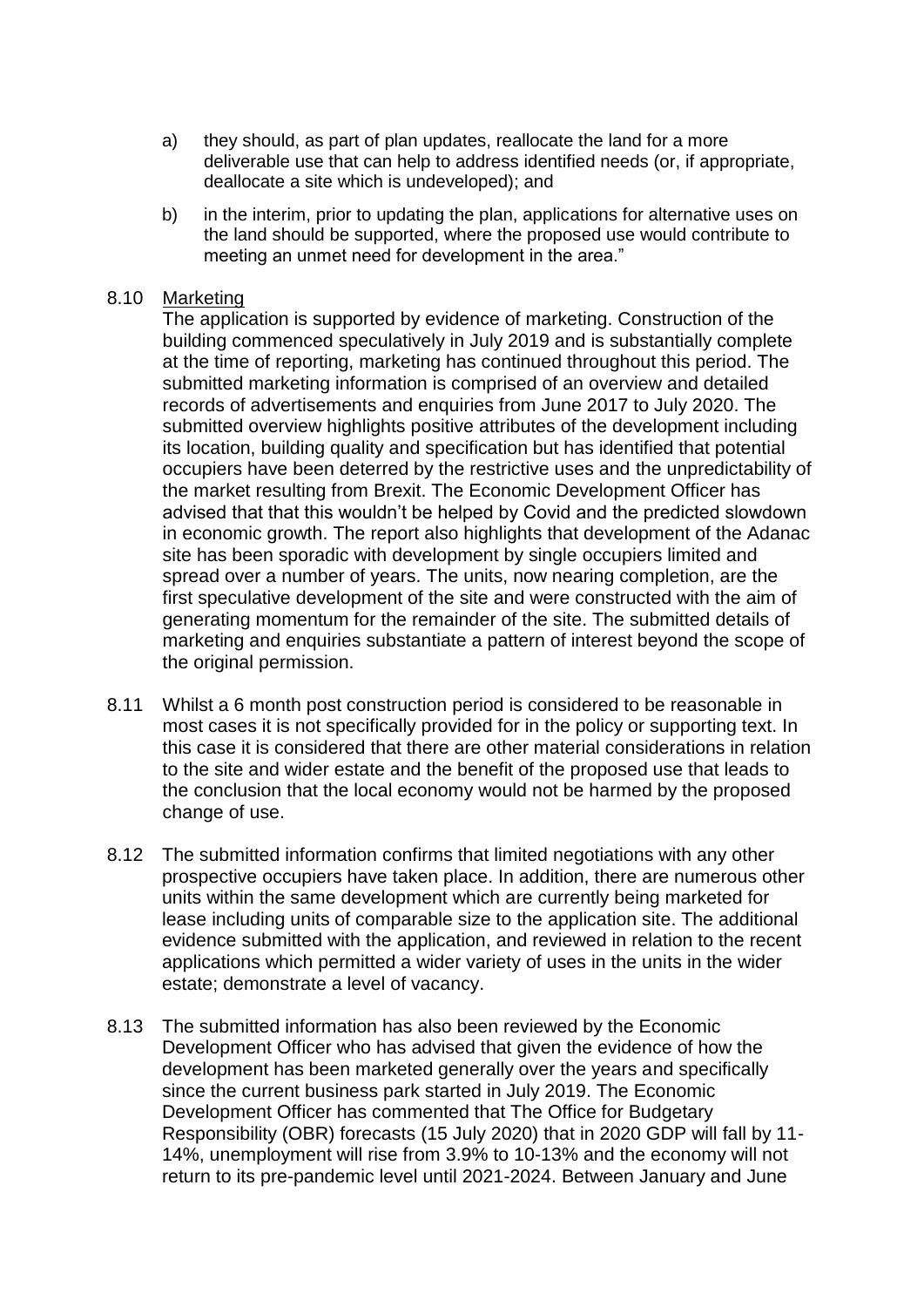2020 Test Valley's benefits claimant rate rose by 170%; including Southampton, New Forest and Eastleigh the number of claimants rose by 13,000. The proposed change of use would maintain the development momentum of this important site which has struggled to achieve a continuation of business activity over many years. The Economic Development Officer has expressed support the applications which reflect businesses who want to invest, provide jobs and contribute to the economic recovery on Adanac Park.

- 8.14 It is also noted the premises (Units E6, E7 & E8) constitute a small proportion of the overall development and should not prejudice the remainder continuing in Class B1 use. In this context, it is considered that the wider site should remain for the Class B1 use for which it is identified (Policy LE6) and has planning permission, and for which there is an identified planning requirement. Representations have raised concern that that application would set a precedent for B2 development on the wider site. However the application is limited to the specific users of this site for a mixed use. There is no proposal to widen the B2 use to the site as a whole. The Planning Practice Guidance (PPG) generally advises against the use of personal permissions but identifies that there may be exceptional occasions where development that would not normally be permitted may be justified on planning grounds. In this instance it is considered that an exceptional circumstance has been created by the current economic situation which has coincided with the completion of the speculative development at this key employment site in the borough. In accordance with the advice of the Economic Development Officer it is considered essential to support the use of the employment site. In addition the storage and distribution element forms only part of the proposed uses business and the permission would not allow use of the wider site for more general industrial uses. As a result it is considered appropriate and necessary in this instance to limit the occupation of the building to the named business.
- 8.15 Subject to the restrictive use condition above the development to allow a mixed use of the units is considered to be a suitable departure form Policy LE6. In addition the marketing information indicates that there is currently limited demand for the permitted use and that therefore the units are not currently required to meet the specific B1 economic development needs and would therefore comply with Policy LE10.

#### 8.16 NPPF

In addition to the national policy on alternative uses in par.120 referenced above Part 6 (Building a strong, competitive economy) at para 80 states that;

"Planning policies and decisions should help create the conditions in which businesses can invest, expand and adapt. Significant weight should be placed on the need to support economic growth and productivity, taking into account both local business needs and wider opportunities for development".

8.17 Furthermore para 81(d) states that planning policies should be flexible enough to accommodate needs not anticipated in the plan and to enable a rapid response to changes in economic circumstances.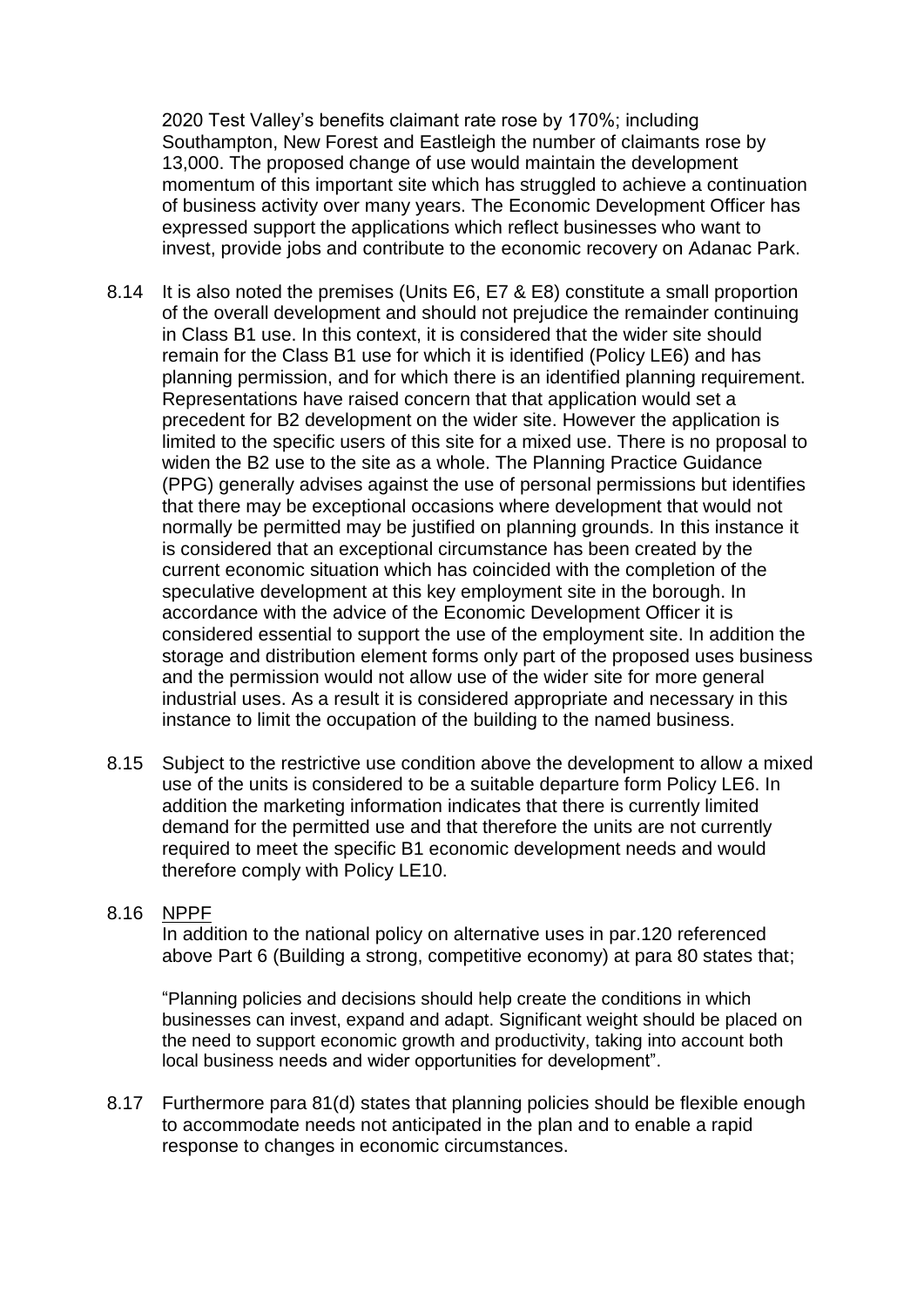#### 8.18 Conclusion on the Principle of Development

Given the limited proportion of the site to change use, and the retention of the permitted B1c use as a fall back the proposed change of use would not have a significant detrimental impact upon the continued allocated use of the site for Class B1 type employment in accordance with Policies LE6 and LE10. In addition the proposed development is supported by the relevant economic policies within the NPPF. In this instance the proposed development is therefore considered a suitable departure from the restricted use classes specified in Policy LE6 and acceptable in principle.

### 8.19 **Impact on the character and appearance of the area**

The proposed change of use will not result in external alterations to the physical structure of the building. It is therefore considered that the proposal would not result in any adverse harm to the character or appearance of the area.

## 8.20 **Impact on highway safety**

The Highways Officer has raised no objection to the proposed change of use. The site was subject to significant highways assessment in association with the hybrid application which provides information regarding the existing highway network surrounding the site, connectivity with respect to walking, cycling and public transport, an assessment of personal injury accidents and an assessment of the forecast impacts on transport resulting from the proposed development. In summary, the earlier comments made by the highway authority on Application 18/01543/OUTS remain relevant which respect to the description of the existing highway network, connectivity and personal injury accidents. The Highways Officer has identified no issue with these items with respect to this application. The assessment explains that the site access and delivery/servicing arrangements will remain as previously permitted.

8.21 The assessment provides a forecast of the likely impact on traffic generation resulting from the proposed change of use. It is forecast that there will no increase in overall traffic generated by these particular units following the change of use. Overall, it is considered that the proposal will not result in a significant impact on the highway network and the Highways Officer has raised no objection. A condition has been applied to ensure the parking relevant to this particular unit is in place prior to occupation and the wider transport conditions on the application for the whole estate will remain. No concerns are raised in regard to site layout due to its existing position and consents. As a result the proposed change of use is considered to have no significant adverse impact on highways or pedestrian safety and complies with the relevant T policies of the TVBRLP.

## 8.22 **Neighbouring amenities**

The application site benefits from a relatively isolated location in relation to neighbouring residential properties which are situated to the east on the other side of the woodland. The layout and design of the building remains as previously permitted.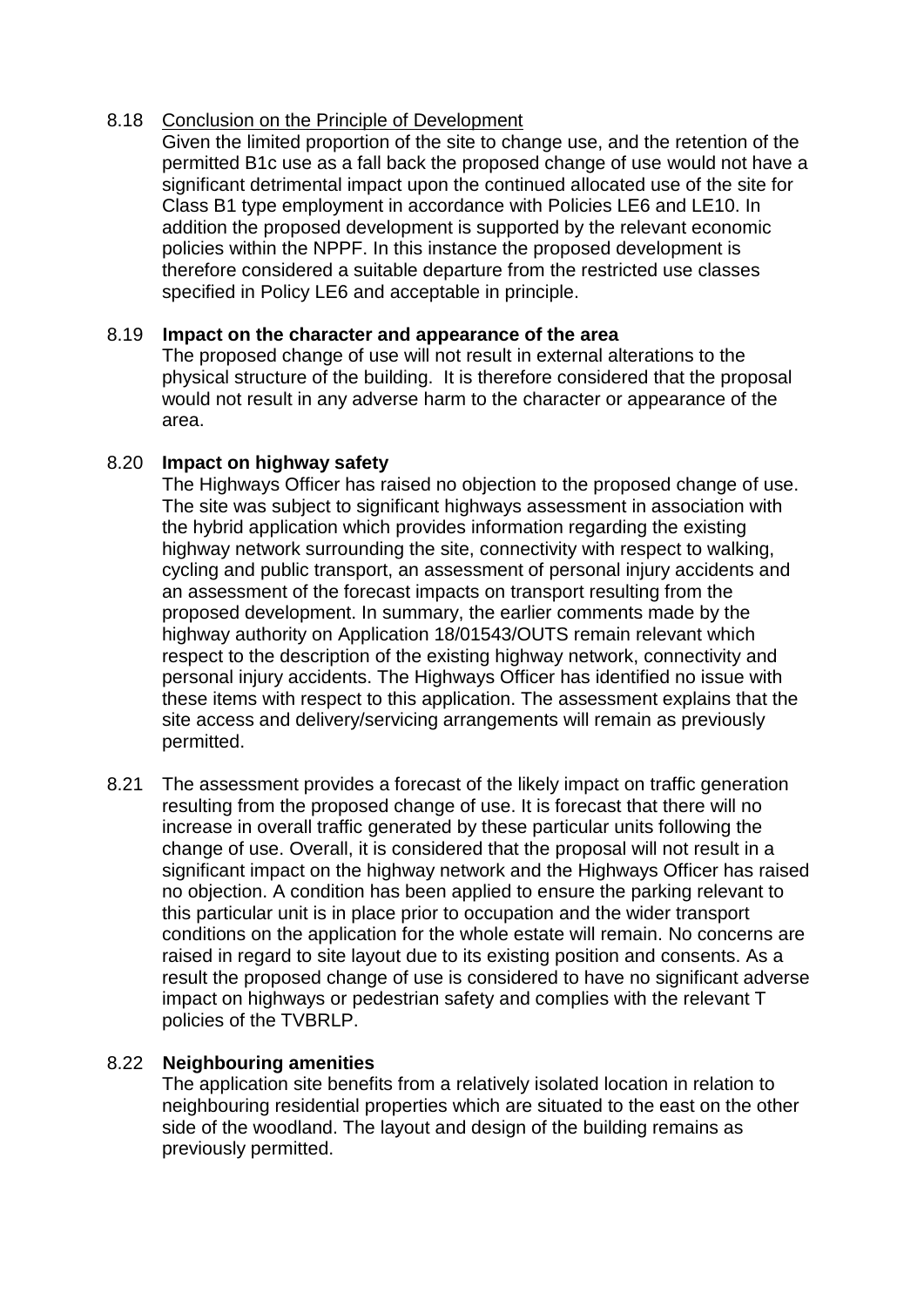- 8.23 Following initial concern raised by the Environmental Protection Officer regarding the potential noise impacts of B2 use the application has been supported by a Noise Impact Assessment (Venta Acoustics). The assessment report submitted based the working hours of the B2 use in the units to be between 07:00 - 23:00 hours, and showed a low level of impact when assessed using BS4142. Following the submission of the noise assessment the Environmental Protection Officer has raised no objection subject to conditions restricting the use of the building to the named occupier and restricting the hours of any B2 uses, i.e. activities associated with the maintenance and repair of road vehicles, to those working hours stated in the assessment.
- 8.24 Subject to the required restriction the proposed change of use would not result in any adverse impact on the amenities of neighbouring properties and complies with policies LHW4 and E8 of the TVBRLP.

#### 8.25 **Economic Benefits**

Adanac is one of the most exceptional employment site in Hampshire. At two thirds of a million square feet of Class B1 floor space its scale is significant at a sub-regional level but, also, it was first identified as a reserve employment site five decades ago. For many reasons, development of this important site has been slow and sporadic.

- 8.26 The Holiday Inn Express was the first development followed by consent for the Ordnance Survey HQ. After a further 10 years Marine Guard took a speculative unit on the 140,000 sqft Adanac business park, being developed by Oceanic Estates. Oceanic's collaborative ethos is delivering a high quality, speculative business park for the long-term.
- 8.27 In the years since Adanac was first identified for development demand for offices and factories has changed markedly through global and online competition for commercial activity. The commercial property market is challenging and following a positive spell in 2019 confidence fell again. This is compounded by the current health crisis.
- 8.28 As stated above the Economic Development Officer's advice is that permission should be grated for the proposed mixed use in order to maintain the development momentum of this important site which has struggled to achieve a continuation of business activity over many years. Finally, given the anticipated economic consequences of Corona virus, this letting should help to promote the profile and availability of Adanac for the future. Furthermore the outfitting of the unit to provide for the use represents a significant investment. Overall the economic benefits of the proposed use are considered to be a significant material consideration in favour of permission.

## 8.29 **Planning Balance**

The proposed development would result in part of the site being occupied for a use class outside of its original allocation, albeit still in a mixed use including the allocated B1 use. However as identified above the proposed change of use is not considered to have a significant detrimental impact upon the continued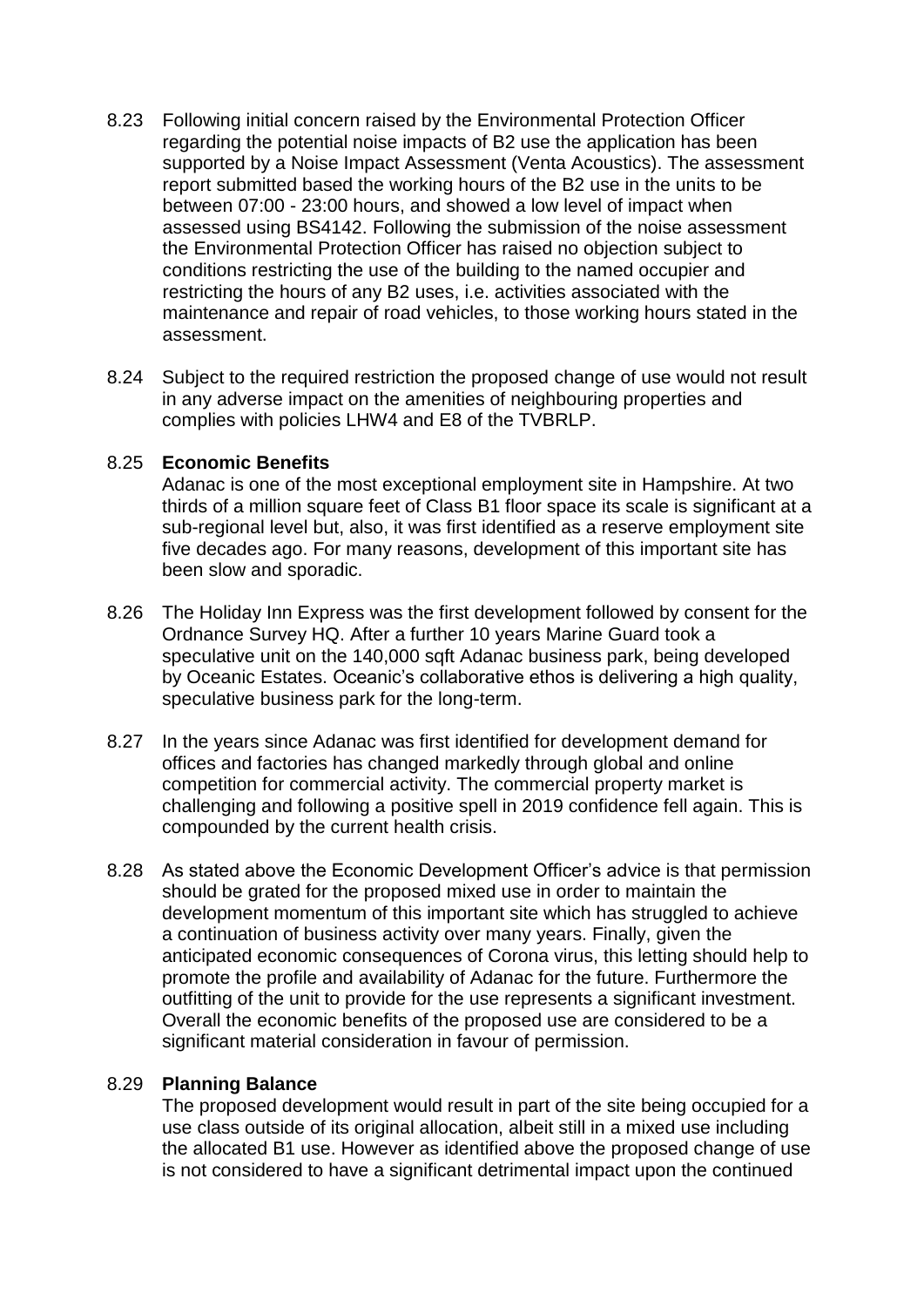primary use of the site for employment. In addition the proposed use is considered to confer significant economic and social benefit to the area. As a result, on balance, the proposed development is considered acceptable.

## 9.0 **CONCLUSION**

9.1 It is considered that proposed use represents an appropriate departure from Policy LE6 and complies with policy LE10 of the Test Valley Borough Revised Local Plan and is therefore acceptable in principle. In addition the application proposes significant economic benefits and it is further considered that the proposed development would cause no adverse harm to the character and appearance of the area, public highway network or amenities of neighbouring properties.

# 10.0 **RECOMMENDATION**

**PERMISSION subject to:**

- **1. The development hereby permitted shall be begun within three years from the date of this permission. Reason: To comply with the provision of Section 91 of the Town and Country Planning Act 1990 as amended by Section 51 of the Planning and Compulsory Purchase Act 2004.**
- **2. Prior to the first occupation of any part of the change of use floor space hereby permitted parking spaces identified within the development to serve that floor space, including disabled parking, permitted under application 19/00786/VARS shall be constructed, surfaced, laid out and made available for the parking of vehicles associated with the units in accordance with the approved plans. Reason: In the interests of highway safety in accordance with Test Valley Borough Revised Local Plan (2016) Policy T2.**
- **3. The development hereby permitted shall be limited to B1c (Light Industrial) or a mixed B1c/B2 use, in accordance with Condition 4 below, and for no other use falling within Class B2 of the Town and Country Planning (Use Classes) Order 1987 (as amended). Reason: To ensure the retention of allocated B1 employment uses on site and to ensure that vehicle movements and parking do not exceed the mitigated levels in the interests of highway safety in accordance with Test Valley Borough Revised Local Plan Policies LE6, LE10, T1 and T2.**
- **4. This permission shall be personal to Rivus Fleet Solutions and shall not enure for the benefit of the land nor any other person or persons for the time being having an interest therein. Reason: To ensure the retention of allocated B1 employment floorspace on site and to ensure that vehicle movements and parking do not exceed the mitigated levels in the interests of highway safety in accordance with Test Valley Borough Revised Local Plan Policies LE6, LE10, T1 and T2.**
- **5. Any noise generating activities, including but not limited to such activities identified in Table 4.3 of the Noise Impact Assessment Ref VA2177.200814.NIA3 (Venta Acoustics, 14 August 2020) associated with the maintenance and repair of road vehicles, shall take place outside the hours of 07:00 to 23:00.**